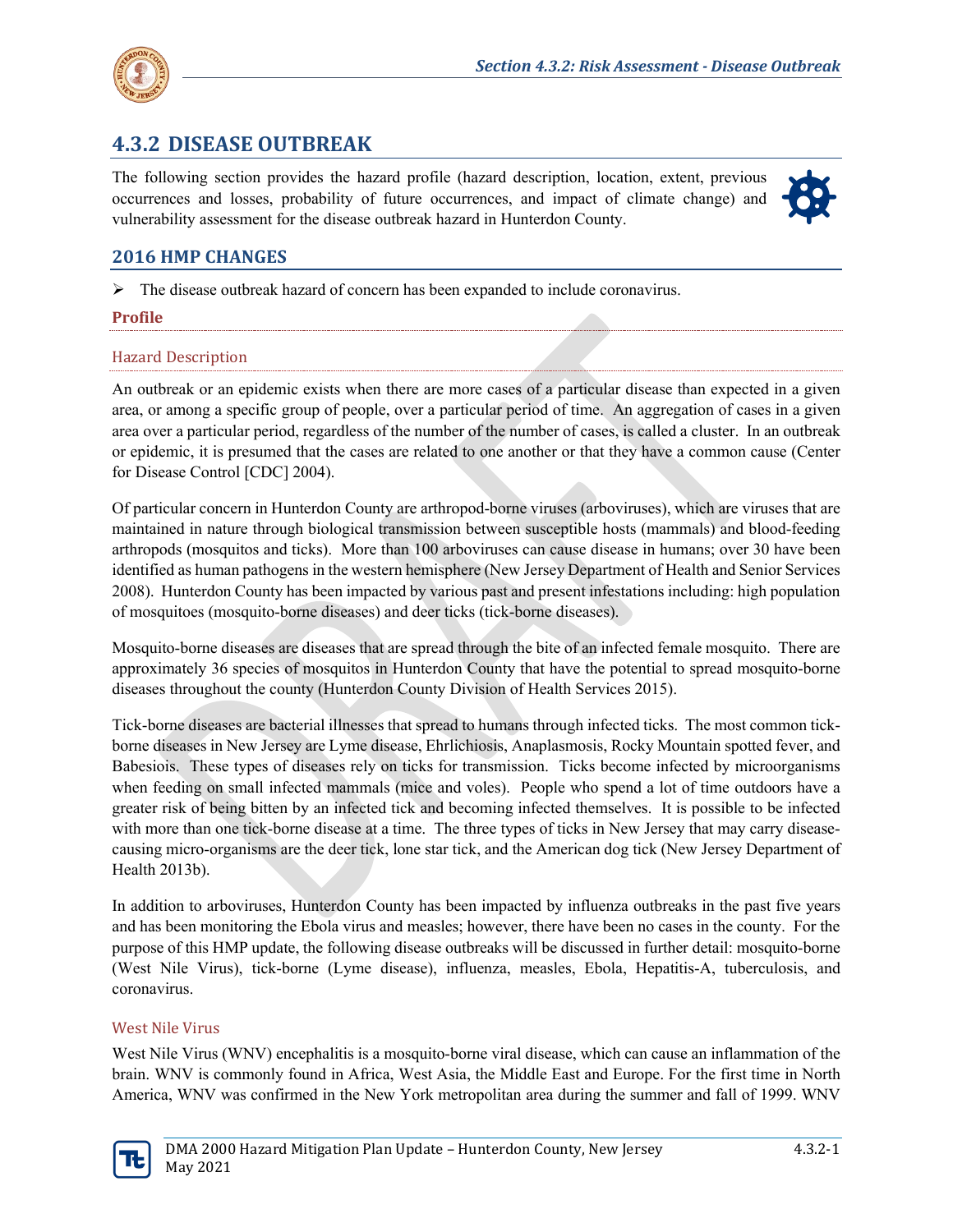

successfully over-wintered in the northeastern U.S. and has been present in humans, horses, birds, and mosquitoes since that time. WNV is spread to humans by the bite of an infected mosquito. A mosquito becomes infected by biting a bird that carries the virus (New Jersey Department of Health 2014).

## Lyme Disease

Lyme disease is an illness caused by infection with the bacterium *Borrelia burgdorferi*, which is carried by ticks. The infection can cause a variety of symptoms and, if left untreated, can be severe. Lyme disease is spread to people by the bite of an infected tick. In New Jersey, the commonly infected tick is the deer tick. Immature ticks become infected by feeding on infected white-footed mice and other small mammals. Deer ticks can also spread other tick-borne diseases (New Jersey Department of Health 2012b).

## Influenza

The risk of a global influenza pandemic has increased over the last several years. This disease is capable of claiming thousands of lives and adversely affecting critical infrastructure and key resources. An influenza pandemic has the ability to reduce the health, safety, and welfare of the essential services workforce; immobilize core infrastructure; and induce fiscal instability.

Pandemic influenza is different from seasonal influenza (or "the flu") because outbreaks of seasonal flu are caused by viruses that are already among people. Pandemic influenza is caused by an influenza virus that is new to people and is likely to affect many more people than seasonal influenza. In addition, seasonal flu occurs every year, usually during the winter season, while the timing of an influenza pandemic is difficult to predict. A severe pandemic could change daily life for a time, including limitations on travel and public gatherings (Barry-Eaton District Health Department 2013).

At the national level, the CDC's Influenza Division has a long history of supporting the World Health Organization (WHO) and its global network of National Influenza Centers (NIC). With limited resources, most international assistance provided in the early years was through hands-on laboratory training of in-country staff, the annual provision of WHO reagent kits (produced and distributed by CDC), and technical consultations for vaccine strain selections. The Influenza Division also conducts epidemiologic research including vaccine studies and serologic assays and provides international outbreak investigation assistance (CDC 2011).

# **Measles**

Measles is caused by a virus and is normally passed through direct contact and through the air. The virus infects the mucous membranes and then spreads throughout the body. It is highly contagious and considered a very serious disease. In 1980, before widespread vaccination, measles caused an estimated 2.6 million deaths each year. It still remains as one of the leading causes of death among young children. In 2103, approximately 145,700 people died, worldwide, from measles, with a majority of deaths being children under age 5 (World Health Organization 2015).

More recently, in 2015, 178 people from 24 states and Washington D.C. were reported to have measles, with one measles-related death. Most of these cases were part of a large, ongoing outbreak linked to an amusement park in California. The United States experienced a record number of measles during 2014, with 644 cases from 24 states reported (New Jersey Department of Health 2015)

## Ebola Virus

Ebola, previously known as Ebola hemorrhagic fever, is a rare and deadly disease caused by infection with one of the Ebola virus strains. According to the CDC, the 2014 Ebola epidemic is the largest in history affecting multiple countries in West Africa. Two imported cases, including one death, and two locally-acquired cases in

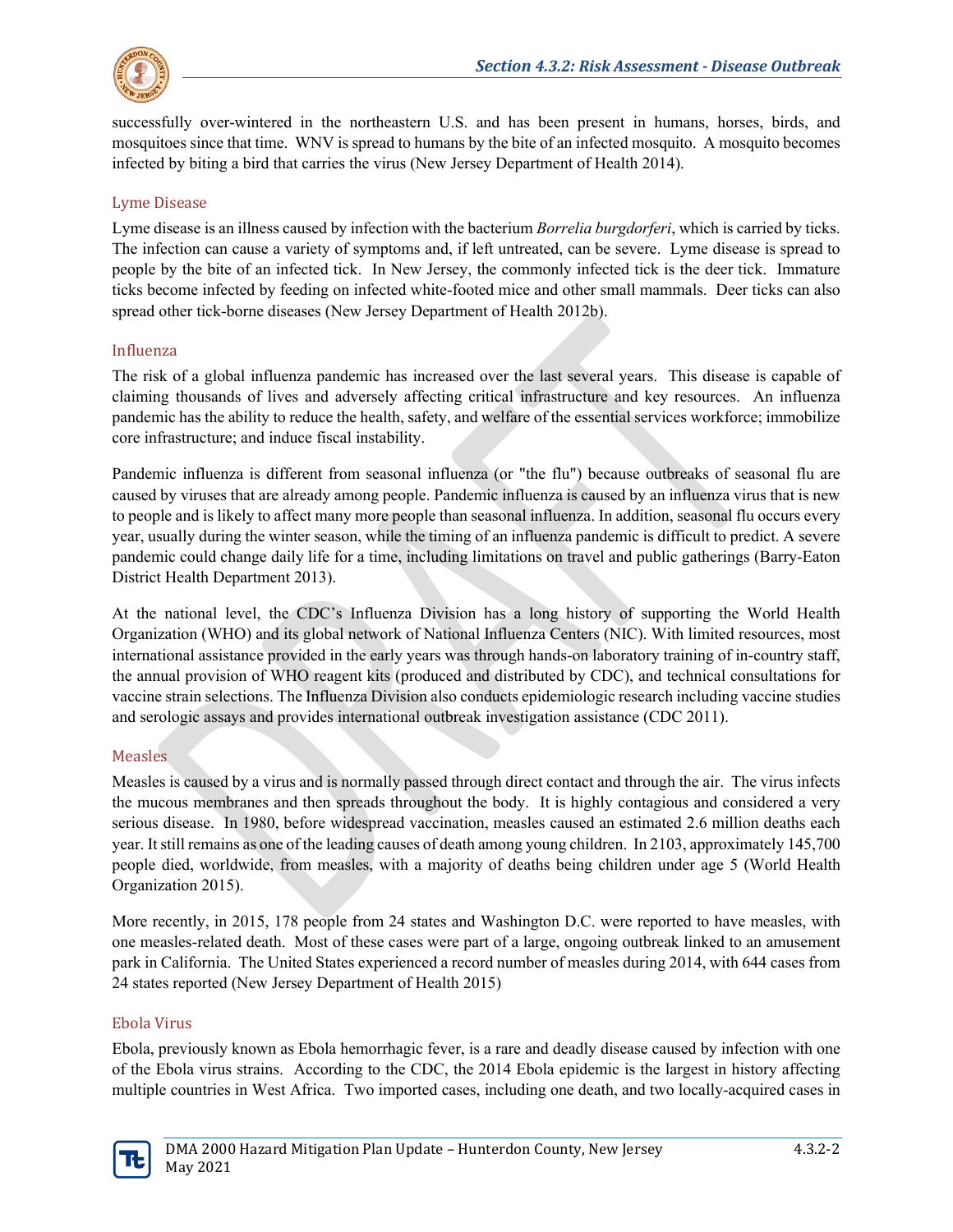

healthcare workers have been reported in the United States. CDC and partners are taking precautions to prevent the further spread of Ebola in the United States (CDC, 2014).

## Hepatitis C Virus

Hepatitis C is a liver disease caused by the hepatitis C virus (HCV). Contact with infected blood spreads the disease. Of 100 HCV-infected people, 75 to 85 will develop chronic (long-lasting) infection and 70 people will eventually develop chronic liver disease. HCV infection is the most common blood borne infection in the United States, affecting nearly three million Americans, most of who do not know they are infected (CDC 2011).

## Tuberculosis

Tuberculosis (TB) is caused by a bacterium called *Mycobacterium tuberculosis*. The bacteria usually attack the lungs, but TB bacteria can attack any part of the body such as the kidney, spine, and brain. Not everyone infected with TB bacteria becomes sick (CDC 2016).

## Coronavirus

Coronavirus disease (COVID-19) is an infectious disease first identified in 2019. The virus rapidly spread into a global pandemic by spring of 2020. The elderly and those with underlying medical conductions such as cardiovascular disease, diabetes, chronic respiratory disease, and cancer are more likely to develop serious illness (WHO 2020). With the virus being relatively new, information regarding transmission and symptoms of the virus is emerging from the research. The COVID-19 virus spreads primarily through droplets of saliva or discharge from the nose when an infected person coughs or sneezes. Reported illnesses have ranged from mild symptoms to severe illness and death. Reported symptoms include trouble breathing, persistent pain or pressure in the chest, new confusion or inability to arouse, and bluish lips or face. Symptoms may appear 2-14 days after exposure to the virus (based on the incubation period of MERS-CoV viruses) (CDC 2020).

In an effort to slow the spread of the virus, the federal government and States have urged the public to avoid touching of the face, properly wash hands often, and use various social distancing measures. At the time of this plan update, there are no specific vaccines or treatments for COVID-19. However, there are many ongoing clinical trials evaluating potential treatments (WHO 2020).

## Location

Hunterdon County's geographic location and demographic characteristics make it vulnerable to importation and spread of infectious diseases. In the past, the County has experienced the direct and indirect effects of pandemics and disease outbreaks. Densely populated municipalities in Hunterdon County may lead to the spread of influenza, measles, and coronavirus more quickly compared to less densely populated communities. Additionally, due to the County's abundance of waterbodies and forested land, these areas provide breeding grounds for infected mosquitos and ticks.

# Mosquito-Borne Diseases

As noted earlier, there are approximately 36 mosquito species within Hunterdon County. Some species play a role in disease transmission, while others cause nuisance, and some have no health implications. Each year, populations of each species are monitored throughout the County and abatement activities are implemented when necessary (Hunterdon County Division of Health Services 2015).

## Tick-Borne Diseases

Disease-carrying ticks can be found throughout Hunterdon County. Deer ticks that carry Lyme disease can be found in shady, moist areas at ground level. They can also be found in lawns, gardens, and at the edge of wooded

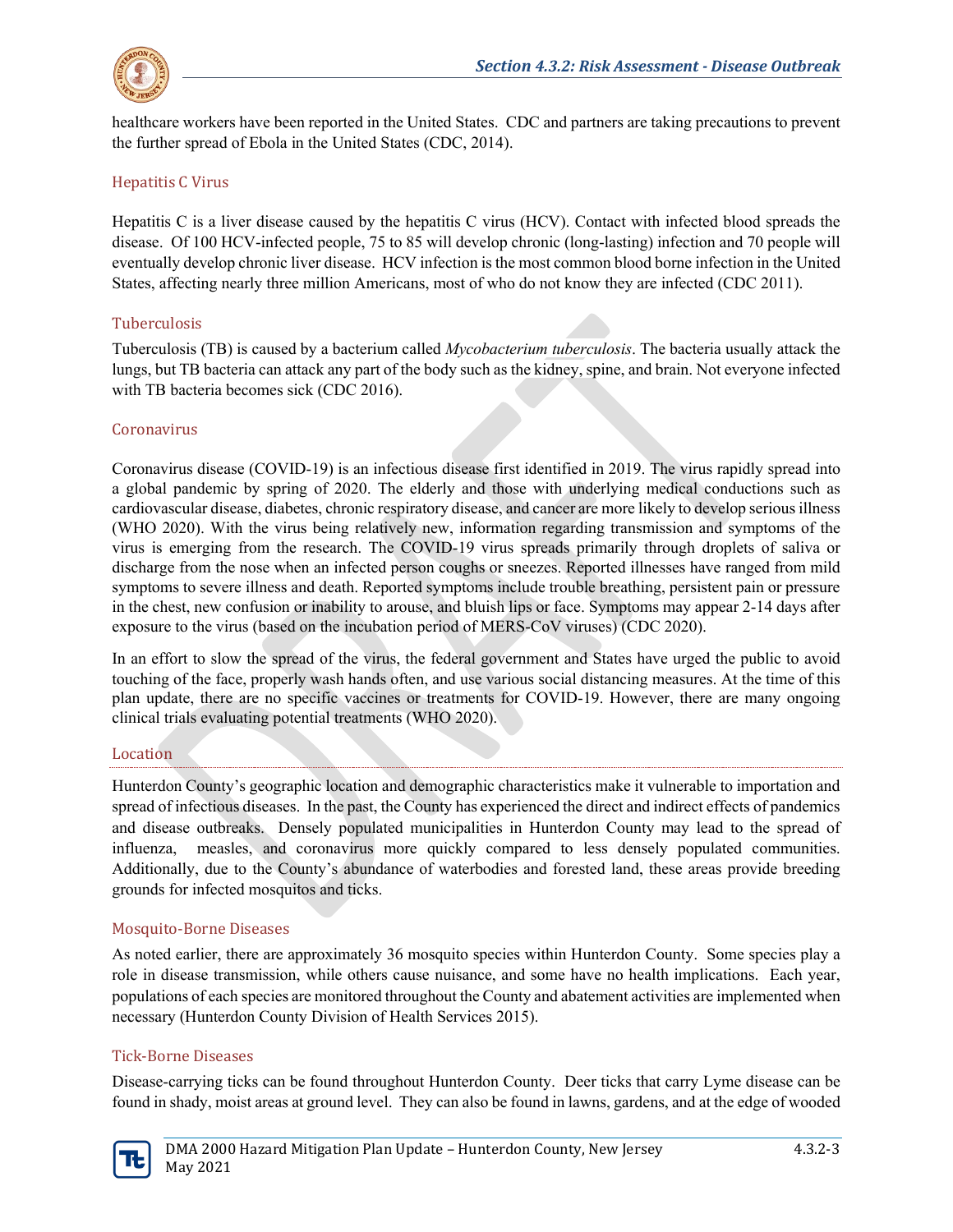

areas. Deer ticks will cling to tall grasses, brush and shrubs. The county has ideal climate and environmental conditions for ticks and continues to have one of the highest rates of Lyme disease in the United States (Hunterdon County Public Health Nursing and Education 2015).

## Extent

The exact size and extent of an infected population depends on how easily the illness is spread, the mode of transmission, and the amount of contact between infected and uninfected individuals. The transmission rates of pandemic illnesses are often higher in more densely populated areas. The transmission rate of infectious diseases will depend on the mode of transmission of a given illness.

The extent and location of disease outbreaks depends on the preferred habitat of the species, as well as the species' ease of movement and establishment. The magnitude of disease outbreaks species ranges from nuisance to widespread. The threat is typically intensified when the ecosystem or host species is already stressed, such as periods of drought, and the ecosystem may be more easily impacted by the infestation. The disease-carrying mosquitoes and ticks have been reported throughout Hunterdon County.

## Mosquito-Borne Diseases

Since it was discovered in the western hemisphere, WNV has spread rapidly across North America, affecting thousands of birds, horses and humans. WNV swept from the New York City region in 1999 to almost all of the continental U.S., seven Canadian provinces and throughout Mexico and parts of the Caribbean by 2004 (USGS 2012). Figure 4.3.2-1 shows the activity of WNV by state.



## **Figure 4.3.2-1. WNV Activity by State 2019**

*Source: CDC 2020* 

The CDC has a surveillance program for WNV. Data is collected on a weekly basis and reported for five categories: wild birds, sentinel chicken flocks, human cases, veterinary cases and mosquito surveillance (CDC 2011). Figure 4.3.2-3 illustrates WNV activity in the U.S. from 1999-2018.

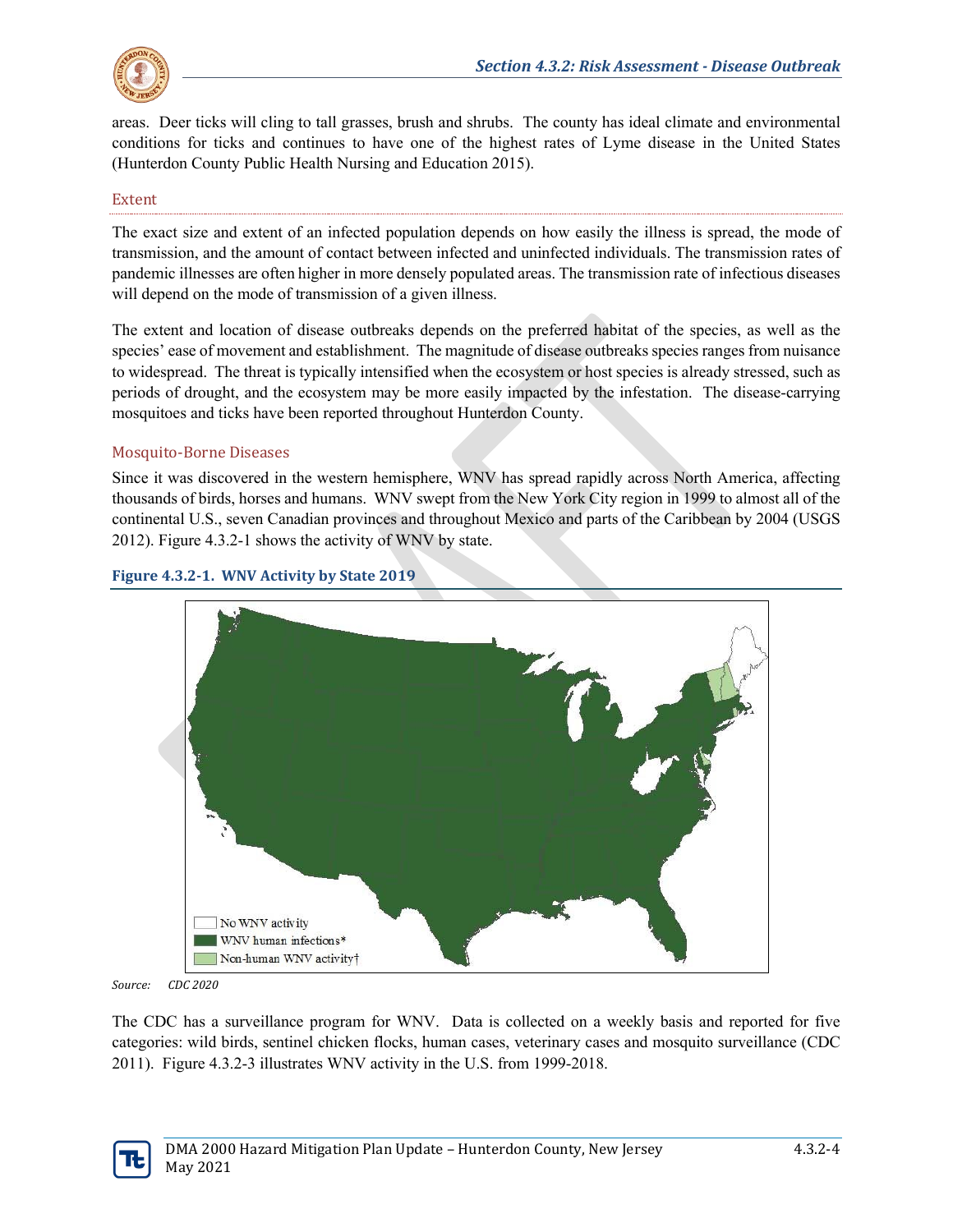

**Figure 4.3.2-2. Average Annual Incidence of West Nile Virus Neuroinvasive Disease Reported to CDC by County, 1999-2018**



*Note: The circle indicates the approximate location of Hunterdon County.* 

The Hunterdon County Department of Health mosquito control team works to treat known hot spots of mosquitos to ensure that WNV-nuisance insect populations do not explode. However, it is difficult to predict how insectborne viruses manifest from year-to-year. Hunterdon County traps and tests mosquitos for WNV from over 100 public and private sites. In the past, WNV activity in the County typically increases toward mid- to late-July. To lower WNV risk and protect residents, the team actively conducts mosquito abatement countywide throughout the year (Rainey 2015).

## Tick-Borne Diseases

Lyme disease is the most commonly reported vector-borne illness in the U.S. Between 2000 and 2014, there were 5,173 confirmed cases of Lyme disease in Hunterdon County (CDC 2015). The Yale School of Public Health mapped Lyme disease risk for the northeast United States. According to their work, Hunterdon County is at high risk for Lyme disease in humans (Yale School of Public Health 2014). [Figure 4.3.2-3](#page-5-0) shows the reported cases of Lyme disease in the northeast U.S. for 2018.

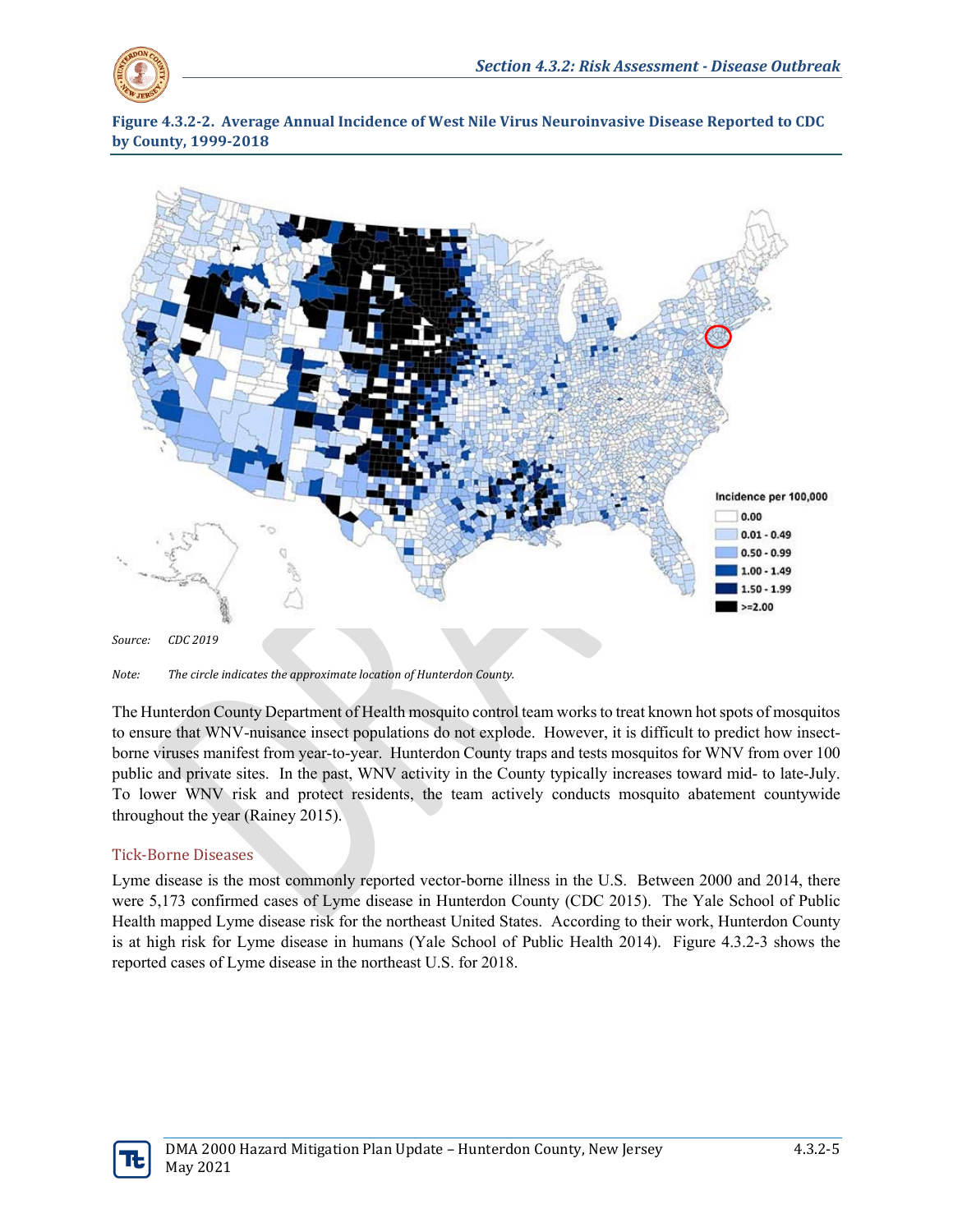

<span id="page-5-0"></span>



*Source: CDC 2019 Note: The red circle indicates the approximate location of Hunterdon County.*

[Figure 4.3.2-4](#page-5-1) shows the risk of Lyme disease in the northeastern U.S. The figure indicates that Hunterdon County is located in a high-risk area.

<span id="page-5-1"></span>



*Source: Yale School of Public Health, 2013 Note (1): Hunterdon County is in a high risk area.* 

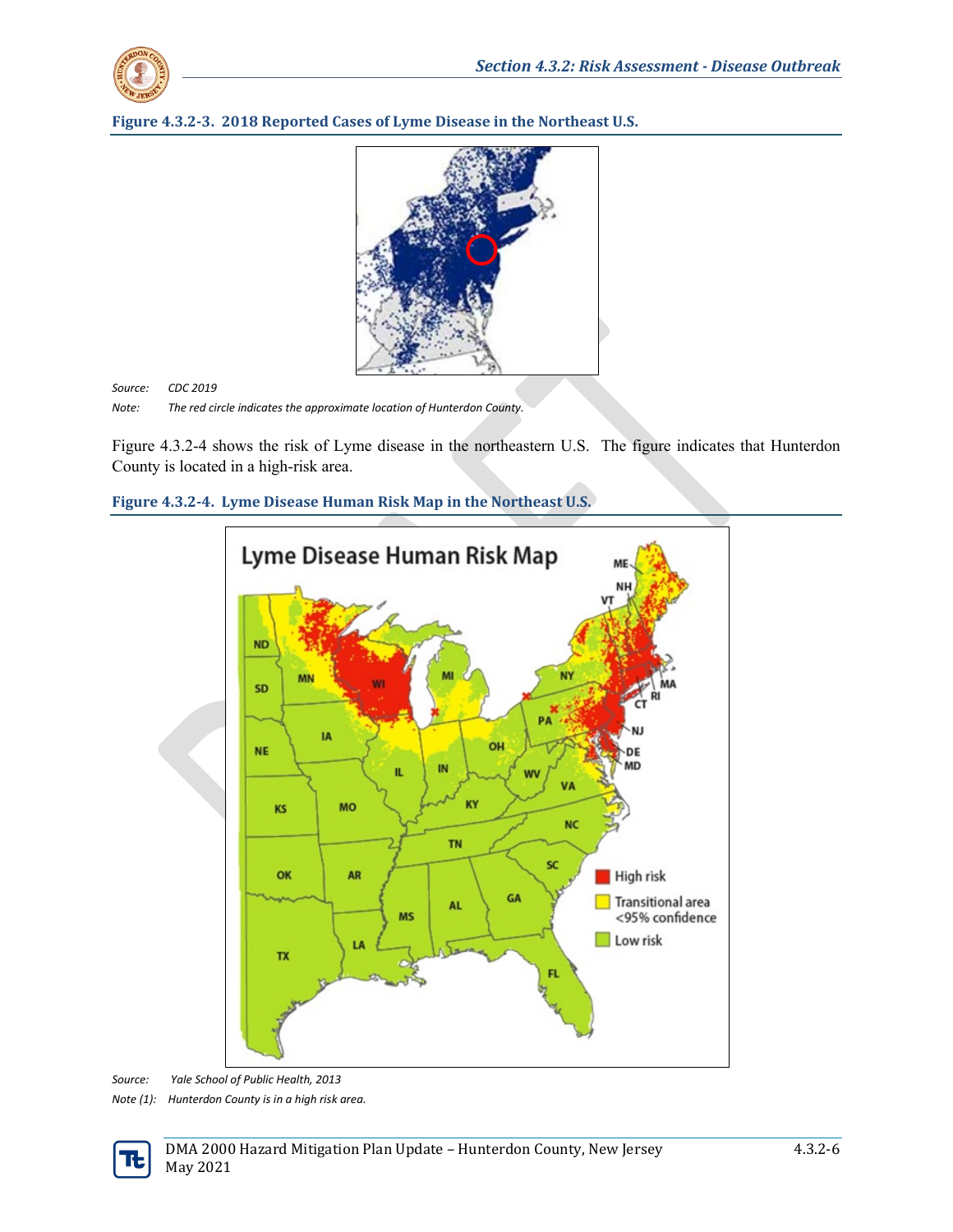

## Influenza, Measles, Ebola, Hepatitis C, Tuberculosis, and Coronavirus

The severity and length of the next pandemic cannot be predicted. Based on previous pandemics and without medications or vaccines available, it is estimated that a severe pandemic could cause almost 2 million deaths in the United States, more than 9 million hospitalizations, and more than 90 million people ill (New Jersey Department of Health [NJDOH] 2012).

The severity of a pandemic or infectious disease threat in New Jersey will range significantly depending on the aggressiveness of the virus in question and the ease of transmission. Pandemics around the nation have the potential to affect New Jersey's populated areas.

#### **Figure 4.3.2-5. Pandemic PSI**



The CDC and Prevention Community Strategy for Pandemic Influenza Mitigation guidance introduced a Pandemic Severity Index (PSI), which uses the case fatality ratio as the critical driver for categorizing the severity of a pandemic. The index is designed to estimate the severity of a pandemic on a population to allow better forecasting of the impact of a pandemic, and to enable recommendations on the use of mitigation interventions that are matched to the severity of influenza pandemic. Pandemics are assigned to one of five discrete categories of increasing severity (Category 1 to Category 5) (NJDOH, 2017). Figure 4.3.2-5 illustrates the five categories of the Pandemic Severity Index (PSI).

In 1999, the WHO Secretariat published guidance for pandemic influenza and defined the six phases of a pandemic. Updated guidance was published in 2005 to redefine these phases. This schema is designed to provide guidance to the international community and to national governments on preparedness and response for pandemic threats and pandemic disease. Compared with the 1999 phases, the new definitions place more emphasis on pre-pandemic phases when pandemic threats may exist in animals or when new influenza virus subtypes infect people but do not spread efficiently. Because recognizing that distinctions between the two interpandemic phases and the three pandemic alert phases may be unclear, the WHO Secretariat proposes that classifications be determined by assessing risk based on a range of

scientific and epidemiological data (WHO 2009). The WHO pandemic phases are outlined in [Table 4.3.2-1.](#page-6-0)

<span id="page-6-0"></span>

| Table 4.3.2-1. WHO Global Pandemic Phases |  |  |  |  |
|-------------------------------------------|--|--|--|--|
|-------------------------------------------|--|--|--|--|

| <b>Phase</b>                           | <b>Description</b>                                                                                                                                                                                                                                                                                                                                                                                                                                                                                                                                                                                           |  |  |  |  |
|----------------------------------------|--------------------------------------------------------------------------------------------------------------------------------------------------------------------------------------------------------------------------------------------------------------------------------------------------------------------------------------------------------------------------------------------------------------------------------------------------------------------------------------------------------------------------------------------------------------------------------------------------------------|--|--|--|--|
|                                        | <b>Preparedness</b>                                                                                                                                                                                                                                                                                                                                                                                                                                                                                                                                                                                          |  |  |  |  |
| Phase 1                                | No viruses circulating among animals have been reported to cause infections in humans.                                                                                                                                                                                                                                                                                                                                                                                                                                                                                                                       |  |  |  |  |
| Phase 2                                | An animal influenza virus circulating among domesticated or wild animals is known to have caused infection<br>in humans and is therefore considered a potential pandemic threat.                                                                                                                                                                                                                                                                                                                                                                                                                             |  |  |  |  |
| Phase 3                                | An animal or human-animal influenza reassortant virus has caused sporadic cases or small clusters of disease<br>in people but has not resulted in human-to-human transmission sufficient to sustain community-level<br>outbreaks. Limited human-to-human transmission may occur under some circumstances, for example, when<br>there is close contact between an infected person and an unprotected caregiver. However, limited transmission<br>under such restricted circumstances does not indicate that the virus has gained the level of transmissibility<br>among humans necessary to cause a pandemic. |  |  |  |  |
| <b>Response and Mitigation Efforts</b> |                                                                                                                                                                                                                                                                                                                                                                                                                                                                                                                                                                                                              |  |  |  |  |
| Phase 4                                | Human infection(s) are reported with a new subtype, but no human-to-human spread or at most rare instances<br>of spread to a close contact.                                                                                                                                                                                                                                                                                                                                                                                                                                                                  |  |  |  |  |

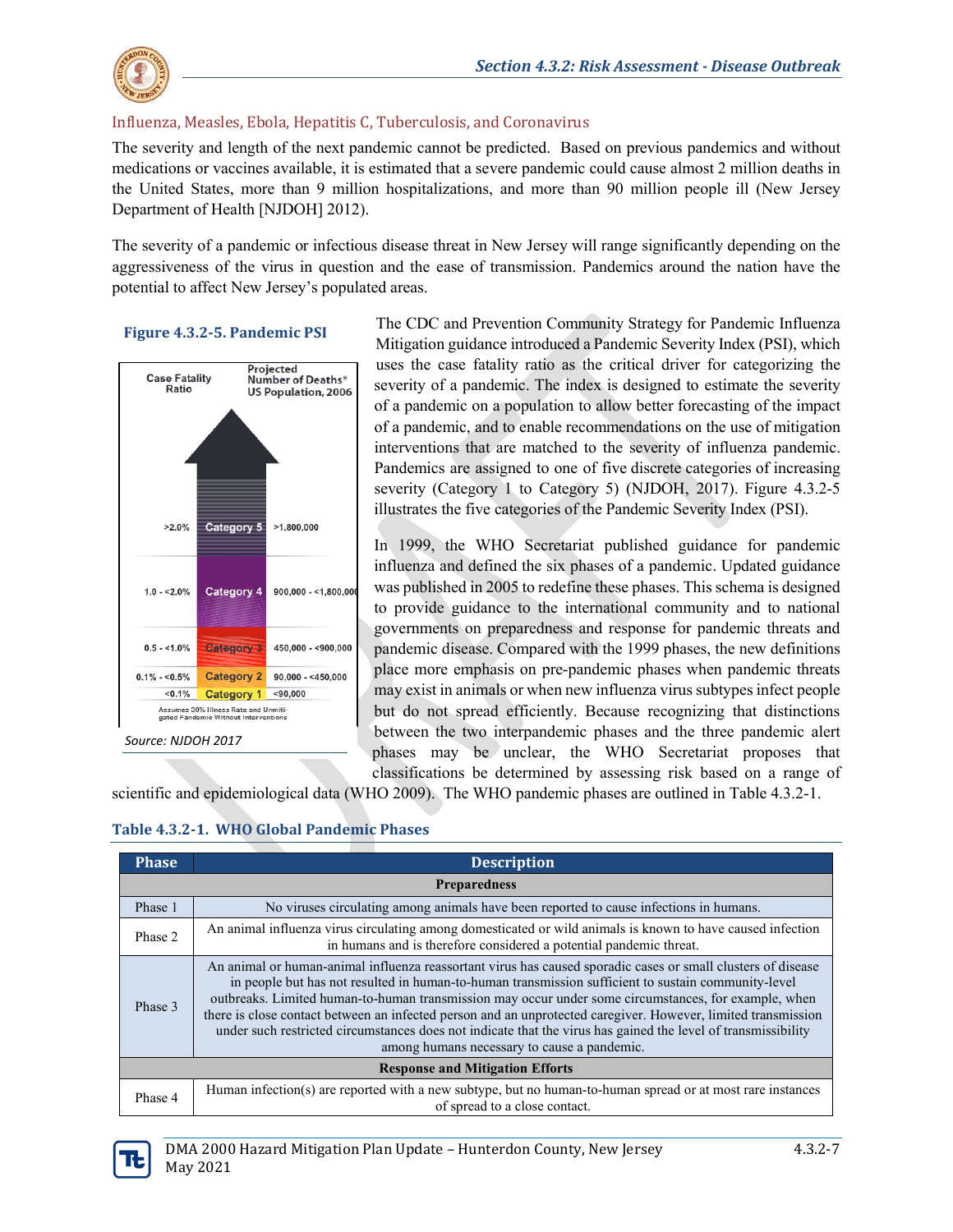

| <b>Phase</b> | <b>Description</b>                                                                                                                                                                                                                                                                                                                                                            |
|--------------|-------------------------------------------------------------------------------------------------------------------------------------------------------------------------------------------------------------------------------------------------------------------------------------------------------------------------------------------------------------------------------|
| Phase 5      | Characterized by human-to-human spread of the virus into at least two countries in one WHO region. While<br>most countries will not be affected at this stage, the declaration of Phase 5 is a strong signal that a pandemic is<br>imminent and that the time to finalize the organization, communication, and implementation of the planned<br>mitigation measures is short. |
| Phase 6      | The pandemic phase is characterized by community level outbreaks in at least one other country in a different<br>WHO region in addition to the criteria defined in Phase 5. Designation of this phase will indicate that a global<br>pandemic is under way.                                                                                                                   |

*Source: WHO 2009*

In New Jersey, health and supporting agency responses to a pandemic are defined by the WHO phases and federal pandemic influenza stages, and further defined by New Jersey pandemic situations. The State's situations are similar, but not identical to the United States Department of Homeland Security federal government response stages. Transition from one situation to another indicates a change in activities of one or more New Jersey agencies. Table 4.3.2-2 compares the federal and New Jersey pandemic influenza phases and situations.

## **Table 4.3.2-2. Federal and New Jersey Pandemic Phases and Situations**

|                | <b>Federal Pandemic Influenza Stage</b>                                                  |        | <b>New Jersey Situations</b>                                                                                                                      |
|----------------|------------------------------------------------------------------------------------------|--------|---------------------------------------------------------------------------------------------------------------------------------------------------|
|                | New domestic outbreak in at-risk country<br>(WHO Phase 1, 2, or 3)                       |        | Novel (new) influenza virus in birds or other animals outside the U.S.<br>Novel (new) influenza virus in birds or other animals in the U.S./NJ    |
|                | Suspected human outbreak overseas<br>(WHO Phase 3)                                       | 3      | Human case of novel (new) influenza virus outside of the U.S.                                                                                     |
|                | Confirmed human outbreak overseas<br>(WHO Phase 4 or 5)                                  | 4<br>5 | Human-to-human spread of novel (new) influenza outside the U.S. (no<br>widespread human transmission)<br>Clusters of human cases outside the U.S. |
| 3              | Widespread human outbreak in multiple locations<br>overseas<br>(WHO Phase 6)             |        |                                                                                                                                                   |
| $\overline{4}$ | First human case in North America<br>(WHO Phase 6)                                       | 6      | Human case of novel (new) influenza virus (no human spread) in the<br>U.S./NJ                                                                     |
|                |                                                                                          | 7      | First case of human-to-human spread of novel (new) influenza in the<br>U.S./NJ                                                                    |
|                | Spread in the U.S.<br>(WHO Phase 6)                                                      | 8      | Clusters of cases of human spread in the U.S./NJ                                                                                                  |
|                |                                                                                          | 9      | Widespread cases of human-to-human spread of novel (new) influenza<br>outside the U.S./NJ                                                         |
| 6              | Recovery and preparation for subsequent waves<br>(WHO Phase 5 or 6)                      |        | 10 Reduced spread of influenza or end of pandemic                                                                                                 |
| NJ             | Source:<br>Homeland Security Council 2006; NJDOH 2012<br>New Jersey<br>$\cdots$ $\cdots$ |        |                                                                                                                                                   |

*U.S. United States WHO World Health Organization* 

# Previous Occurrences and Losses

Between 1954 and 2020, Hunterdon County was included in two emergency declarations and one disaster declaration related to disease outbreak.

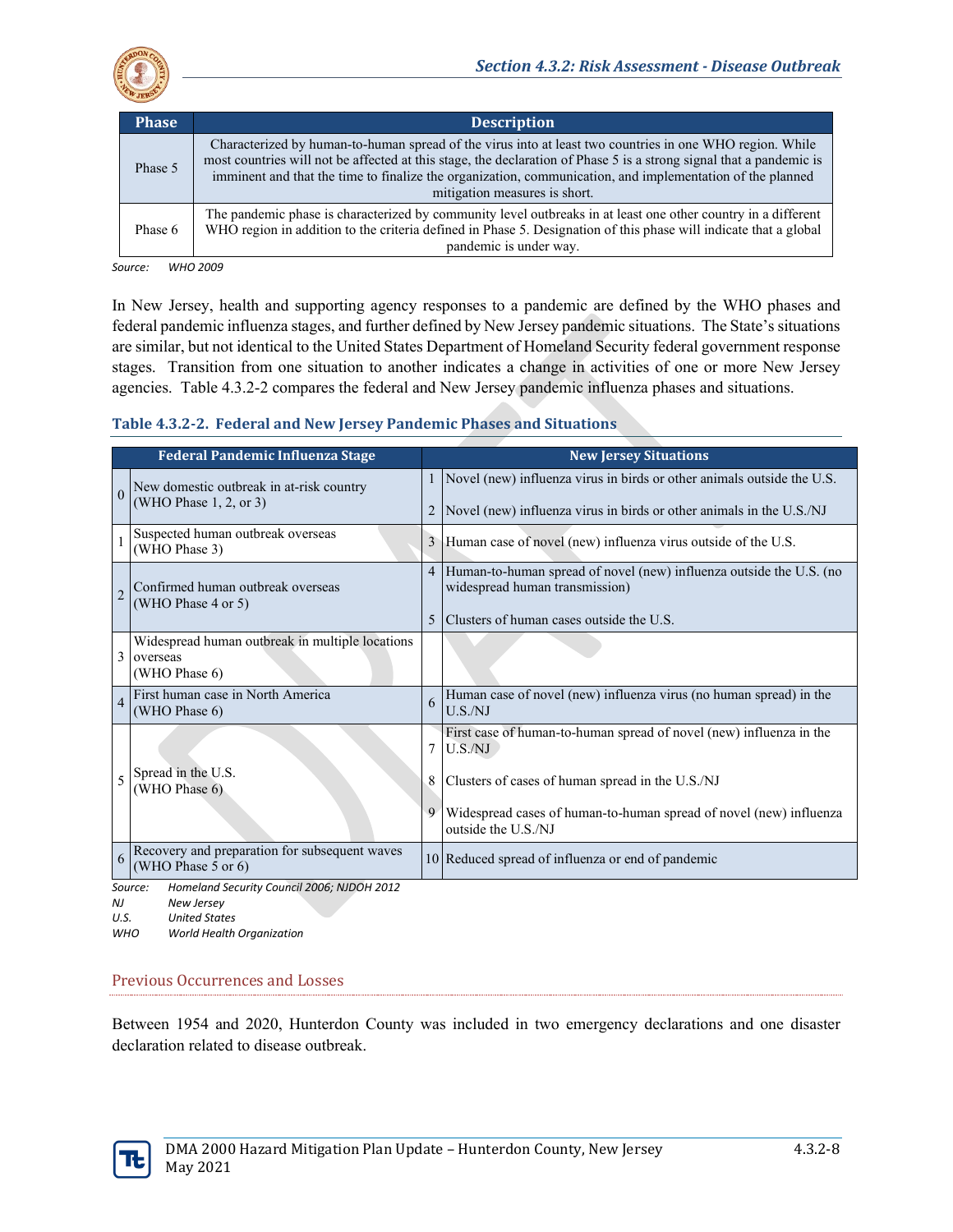

| <b>Declaration</b>  | <b>Event Date</b>               | <b>Declaration Date</b>             | <b>Event Description</b>     |
|---------------------|---------------------------------|-------------------------------------|------------------------------|
| EM-3156             | May 30-November<br>0.2000       | November 1, 2000                    | West Nile Virus              |
| DR-4488/<br>EM-3451 | January $20,2000$ to<br>present | March 25, 2020 and March<br>13.2020 | New Jersey COVID-19 Pandemic |

*Source: FEMA 2020*

#### Disease Outbreak Events

Disease outbreak events that have impacted Hunterdon County between 2015 and 2020 are listed in Table 4.3.2- 4. Please see Section 9 (Jurisdictional Annexes) for detailed information regarding impacts and losses to each municipality.

## **Table 4.3.2-4. Previous Occurrences of Disease Outbreak Events, 2014-2020**

| Date(s)<br>of Event | <b>Event</b><br><b>Type</b> | <b>FEMA</b><br><b>Declaration</b><br><b>Number</b><br>$($ if<br>applicable) | <b>Hunterdon</b><br><b>County</b><br><b>Designated?</b> | <b>Description</b>                                                     |
|---------------------|-----------------------------|-----------------------------------------------------------------------------|---------------------------------------------------------|------------------------------------------------------------------------|
| 2014                | Influenza                   | N/A                                                                         | N/A                                                     | In 2014, 79 cases of influenza were reported in Hunterdon County.      |
| 2014                | Lyme<br>Disease             | N/A                                                                         | N/A                                                     | In 2014, 89 cases of Lyme disease were reported in Hunterdon County.   |
| 2015                | Influenza                   | N/A                                                                         | N/A                                                     | In 2015, 40 cases of influenza were reported in Hunterdon County.      |
| 2015                | Lyme<br>Disease             | N/A                                                                         | N/A                                                     | In 2015, 457 cases of Lyme disease were reported in Hunterdon County.  |
| 2015                | West Nile<br>Virus          | N/A                                                                         | N/A                                                     | In 2015, one case of West Nile Virus was reported in Hunterdon County. |
| 2016                | Influenza                   | N/A                                                                         | N/A                                                     | In 2016, 77 cases of influenza were reported in Hunterdon County.      |
| 2016                | Lyme<br>Disease             | N/A                                                                         | N/A                                                     | In 2016, 211 cases of Lyme disease were reported in Hunterdon County.  |
| 2016                | Zika Virus                  | N/A                                                                         | N/A                                                     | In 2016, 2 cases of Zika virus were reported in Hunterdon County.      |
| 2017                | Influenza                   | N/A                                                                         | N/A                                                     | In 2017, 278 cases of influenza were reported in Hunterdon County.     |
| 2017                | Lyme<br>Disease             | N/A                                                                         | N/A                                                     | In 2017, 444 cases of Lyme disease were reported in Hunterdon County.  |
| 2018                | Influenza                   | N/A                                                                         | N/A                                                     | In 2018, 404 cases of influenza were reported in Hunterdon County.     |
| 2018                | Lyme<br>Disease             | $\rm N/A$                                                                   | N/A                                                     | In 2018, 335 cases of Lyme disease were reported in Hunterdon County.  |
| 2018                | West Nile<br>Virus          | N/A                                                                         | N/A                                                     | In 2018, 4 cases of West Nile Virus were reported in Hunterdon County. |
| 2019                | Influenza                   | N/A                                                                         | N/A                                                     | In 2019, 442 cases of influenza were reported in Hunterdon County.     |

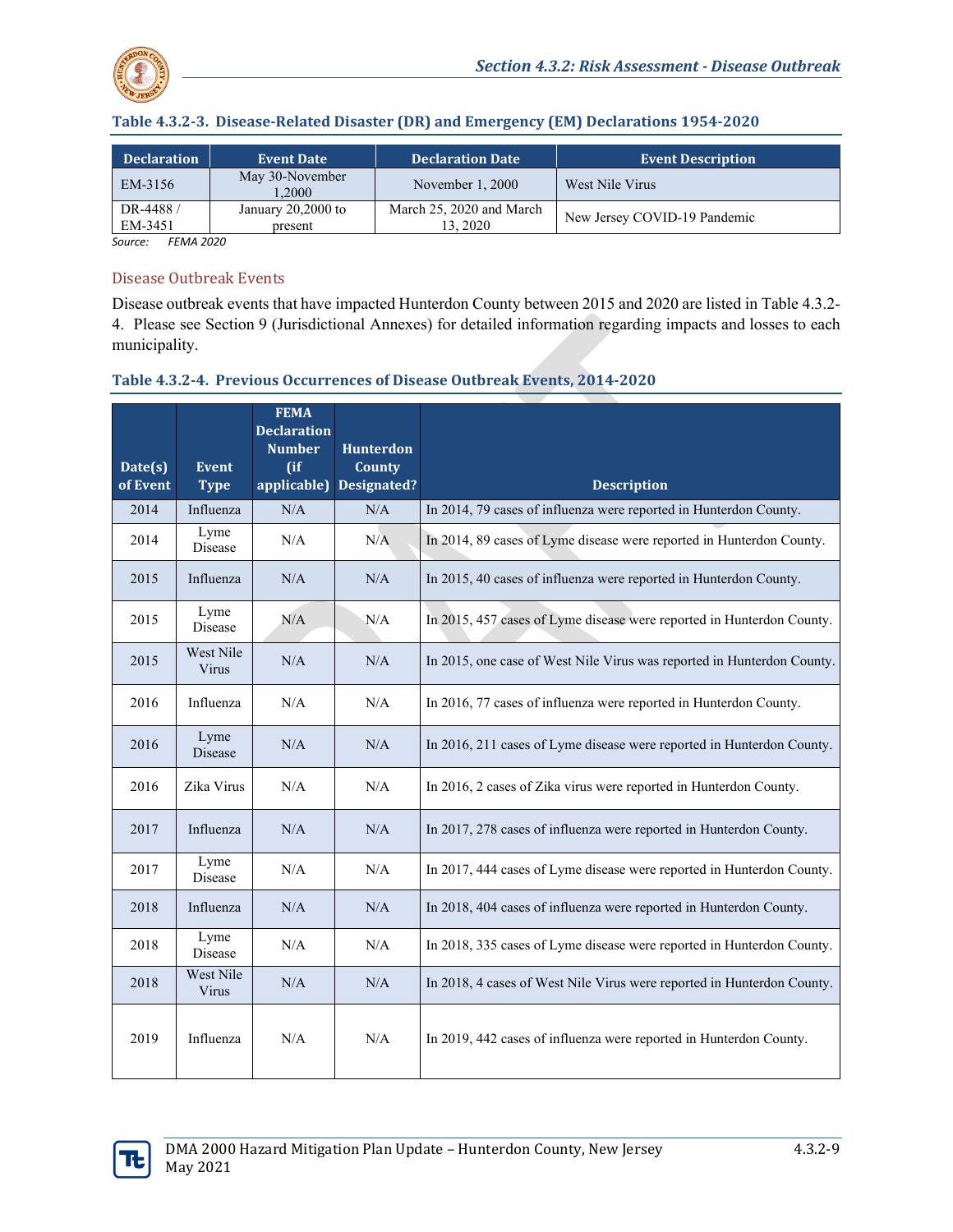

| Date(s)<br>of Event | Event<br><b>Type</b> | <b>FEMA</b><br><b>Declaration</b><br><b>Number</b><br>(if | <b>Hunterdon</b><br>County<br>applicable) Designated? | <b>Description</b>                                                                                                                                                                                                                                                                                                                                                                                                            |
|---------------------|----------------------|-----------------------------------------------------------|-------------------------------------------------------|-------------------------------------------------------------------------------------------------------------------------------------------------------------------------------------------------------------------------------------------------------------------------------------------------------------------------------------------------------------------------------------------------------------------------------|
| 2019                | Lyme<br>Disease      | N/A                                                       | N/A                                                   | In 2019, 339 cases of Lyme disease were reported in Hunterdon County.                                                                                                                                                                                                                                                                                                                                                         |
| 2019                | West Nile<br>Virus   | N/A                                                       | N/A                                                   | In 2019, one case of West Nile Virus was reported in Hunterdon County.                                                                                                                                                                                                                                                                                                                                                        |
| 2020                | Coronavirus          | DR-4488/<br>EM-3451                                       | <b>Yes</b>                                            | In early spring of 2020, the coronavirus pandemic began. High numbers<br>of hospitalizations and deaths prompted masking and social distancing<br>requirements and the closure of schools and non-essential businesses. At<br>the time of this plan update, the pandemic continues as do many social<br>distancing and masking requirements. By October 28, 2020, Hunterdon<br>County had recorded 1,583 cases and 73 deaths. |

*Source: FEMA 2020; NJDOH 2021, Hunterdon County Health Department 202*

*Note: Not all events that have occurred in Hunterdon County are included due to the extent of documentation and the fact that not all sources have been identified or researched.*

*Reportable disease statistics in NJ were only available up to 2018 at the writing of this plan update.*

## Probability of Future Occurrences

It is difficult to predict when the next disease outbreak will occur and how severe it will be because viruses are always changing. The Department of Health and Human Services and others are developing supplies of vaccines and medicines. In addition, the United States has been working with the WHO and other countries to strengthen detection of disease and response to outbreaks. Preparedness efforts are ongoing at the national, State, and local level (NJOEM 2019). The Hunterdon County Health Department is leading the effort in coordination with other departments on the COVID-19 response.

In Hunterdon County, the probability for a future disease outbreak event is dependent on several factors. One factor that influences the spread of disease is population density. Populations that live close to one another are more likely to spread diseases. All of the critical components necessary to sustain the threat of mosquito-borne disease in Hunterdon County have been clearly documented. Instances of the WNV have been generally decreasing because of aggressive planning and eradication efforts, but some scientists suggest that as global temperatures rise and extreme weather conditions emerge from climate change, the range of the virus in the United States will grow (Epstein 2001). Therefore, based on all available information and available data regarding mosquito populations, it is anticipated that mosquito-borne diseases will continue to be a threat to Hunterdon County.

Disease-carrying ticks will continue to inhabit the northeast, including Hunterdon County, creating an increase in Lyme disease and other types of infections amongst the county population if not controlled or prevented. Ecological conditions favorable to Lyme disease, the steady increase in the number of cases, and the challenge of prevention predict that Lyme disease will be a continuing public health concern. Personal protection measures, including protective clothing, repellents or acaricides, tick checks, and landscape modifications in or near residential areas, may be helpful. However, these measures are difficult to perform regularly throughout the summer. Attempts to control the infection on a larger scale by the eradication of deer or widespread use of acaricides, which may be effective, have had limited public acceptance. New methods of tick control, including host-targeted acaricides against rodents and deer, are being developed and may provide help in the future (Steere, Coburn, and Glickstein 2004).

The control of Lyme disease will depend primarily on public and physician education about personal protection measures, signs and symptoms of the disease, and appropriate antibiotic therapy. Based on available information

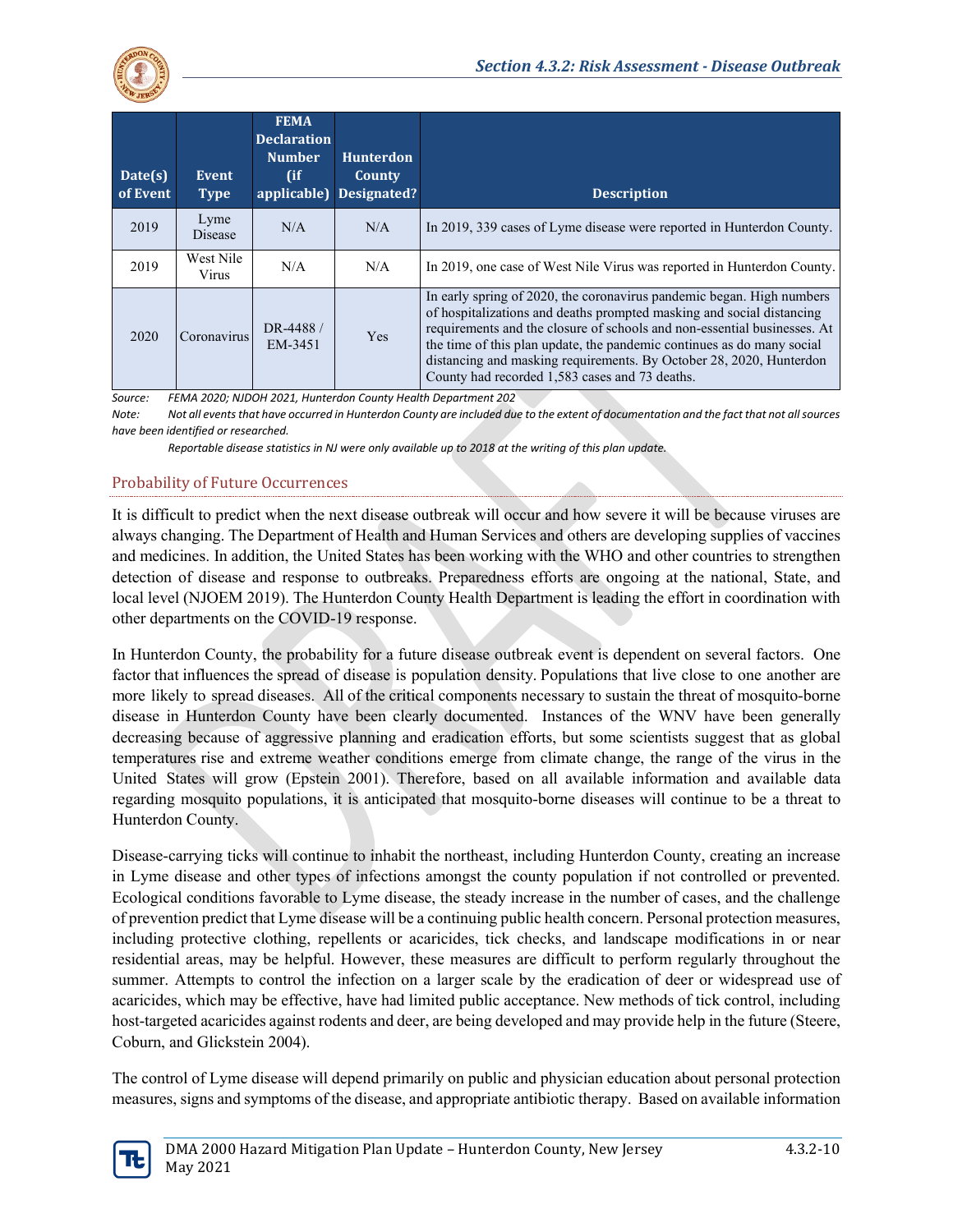

and the ongoing trends of disease-carrying tick populations, it is anticipated that Lyme disease infections will continue to be a threat to Hunterdon County.

In Section 4.4, the identified hazards of concern for Hunterdon County were ranked. The probability of occurrence, or likelihood of the event, is one parameter used for hazard rankings. Based on historical records and input from the Planning Committee, the probability of occurrence for disease outbreaks in the County is considered 'frequent' (likely to occur within 25 years).

## Climate Change Impacts

The relationship between climate change and increase in infectious diseases is difficult to predict with certainty, although there are scientific linkages between the two. Increased rainfall and heavy rainfalls increase the chances of standing water where mosquitos breed. As warm habitats that host insects such as mosquitoes increase, this may lead to an increase in individuals exposed to potential virus threats (The Washington Post, 2017). The notion that rising temperatures will increase the number of mosquitoes that can transmit diseases such as WNV and Zika among humans (rather than just shift their range) has been the subject of debate over the past decade. Some believe that climate change may affect the spread of disease, while others are not convinced. However, many researchers point out that climate is not the only force at work in increasing the spread of infectious diseases into the future (NJOEM 2019). Increased rainstorms contribute to flooding and poor drainage in Hunterdon County. As flooding events increase in the County owing to climate change, water-borne and vectorborne diseases (particularly those associated with mosquitos) may similarly increase owing to the prevalence of standing water over long periods (World Health Organization).

Climate change includes changes in temperature, precipitation, or wind patterns, which occur over several decades or longer. Due to the increase in greenhouse gas concentrations since the end of the 1890s, New Jersey has experienced a 3.5° F (1.9° C) increase in the State's average temperature (Office of the New Jersey State Climatologist 2020), which is faster than the rest of the Northeast region  $(2^{\circ} F [1.1^{\circ} C])$  (Melillo et al. 2014) and the world (1.5° F [0.8° C]) (IPCC 2014). This warming trend is expected to continue. By 2050, temperatures in New Jersey are expected to increase by 4.1 to 5.7° F (2.3° C to 3.2° C) (Horton et al. 2015). Thus, New Jersey can expect to experience an average annual temperature that is warmer than any to date (low emissions scenario) and future temperatures could be as much as 10° F (5.6° C) warmer (high emissions scenario) (Runkle et al. 2017). New Jersey can also expect that by the middle of the 21st century, 70% of summers will be hotter than the warmest summer experienced to date (Runkle et al. 2017). The increase in temperatures is expected to be felt more during the winter months (December, January, and February), resulting in less intense cold waves, fewer sub-freezing days, and less snow accumulation.

As temperatures increase, Earth's atmosphere can hold more water vapor which leads to a greater potential for precipitation. Currently, New Jersey receives an average of 46 inches of precipitation each year (Office of the New Jersey State Climatologist 2020). Since the end of the twentieth century, New Jersey has experienced slight increases in the amount of precipitation it receives each year, and over the last 10 years there has been a 7.9% increase. By 2050, annual precipitation in New Jersey could increase by 4% to 11% (Horton et al. 2015). By the end of this century, heavy precipitation events are projected to occur two to five times more often (Walsh et al. 2014) and with more intensity (Huang et al. 2017) than in the last century. New Jersey will experience more intense rain events, less snow, and more rainfalls (Fan et al. 2014, Demaria et al. 2016, Runkle et al. 2017). Also, small decreases in the amount of precipitation may occur in the summer months, resulting in greater potential for more frequent and prolonged droughts (Trenberth 2011). New Jersey could also experience an increase in the number of flood events (Broccoli et al. 2020).

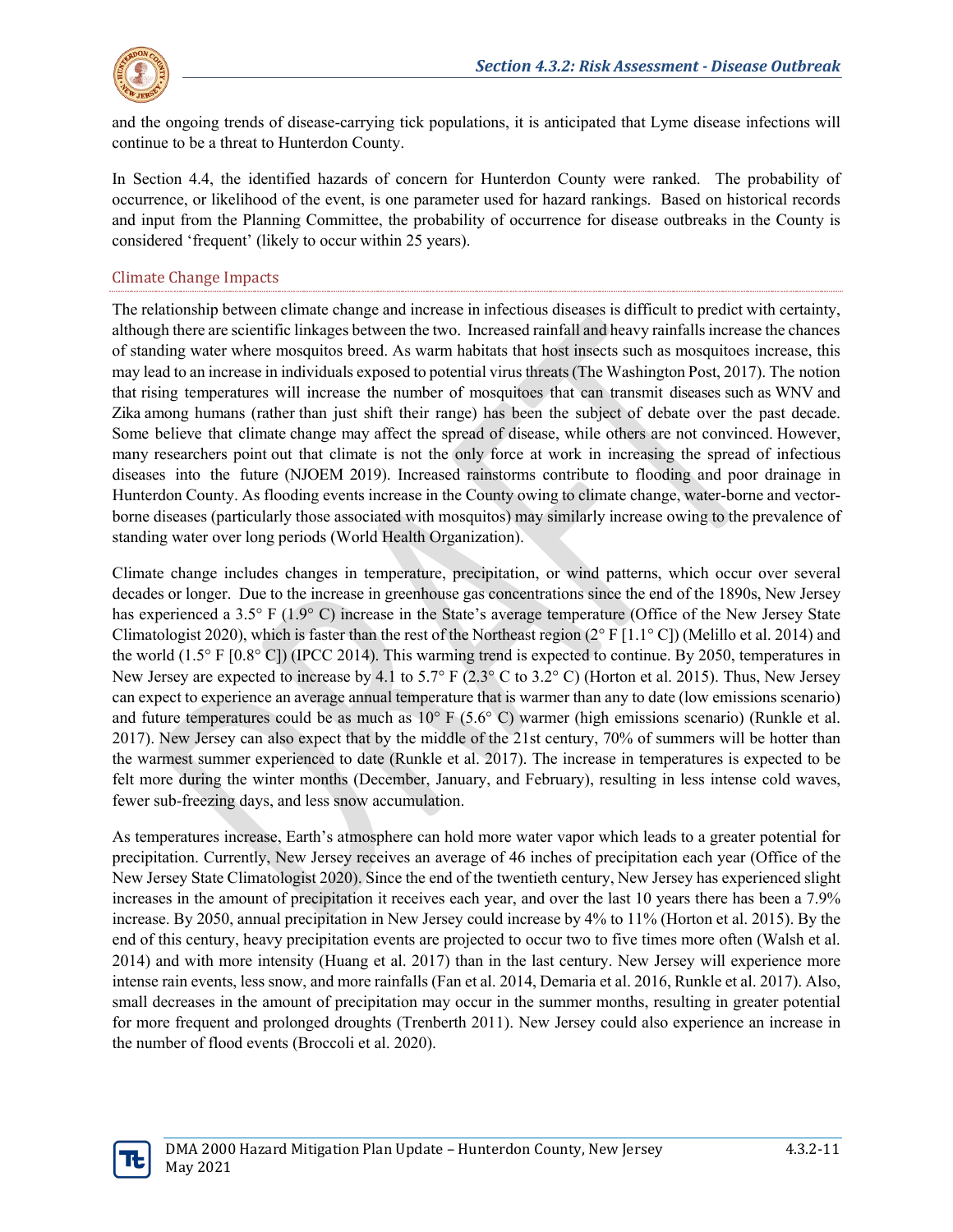

## **Vulnerability Assessment**

To understand risk, a community must evaluate what assets are exposed or vulnerable to the identified hazard. The following discusses Hunterdon County's vulnerability, in a qualitative nature, to the disease outbreak hazard.

## Impact on Life, Health and Safety

The entire population of Hunterdon County is vulnerable to the disease outbreak hazard. A qualitative assessment was conducted to evaluate the assets exposed to this hazard and the potential impacts associated with this hazard.

Maintaining certain key functions is important to preserve life and decrease societal disruption during pandemics. Heat, clean water, waste disposal, and corpse management all contribute to public health. Ensuring functional transportation systems also protects health by making it possible for people to access medical care and by transporting food and other essential goods. Critical infrastructure groups have a responsibility to maintain public health, provide public safety, transport medical supplies and food, implement a pandemic response, and maintaining societal functions. If these workers were absent due to pandemic outbreak, these systems will fail (Global Security 2011).

Healthcare providers and first responders have an increased risk of exposure due to their frequent contact with infected populations. Areas with a higher population density also have an increased risk of exposure or transmission of disease due to their proximity to potentially infected people. Further, the elderly and immunocompromised individuals may have increased vulnerability to becoming infected or experience exacerbated impacts depending upon the disease. Refer to Section 3 (County Profile) for summary of the vulnerable populations in Hunterdon County.

Most recently with COVID-19, the CDC has indicated that persons over 65 years and older, persons living in a nursing home or long-term care facility, and persons with underlying medical conditions such as diabetes, severe obesity, serious heart conditions, etc. are at a higher risk of getting severely ill (CDC 2020). Population data from the 2018 5-year ACS indicates that 21,457 persons over 65 years old in Hunterdon County would be considered at risk for getting severely ill from the COVID-19 virus, or experience exacerbated impacts. While the statistics of this virus are subject to change during the publication of this HMP, the dashboard shows that Hunterdon County is within the lower quarter of the impacted counties. Overall, persons over 65 make up approximately 18-percent of positive COVID-19 cases in the entire State (NJ 2020).

## Impact on General Building Stock

No structures are anticipated to be directly affected by disease outbreaks.

## Impact on Critical Facilities and Lifelines

While the actual structures of County and municipal buildings, critical facilities, and infrastructure will not be impacted by a pandemic or disease outbreak, the effect of absenteeism on workers will impact local government services. The most significant impact on critical facilities would be the increase in hospitalization and emergency room visits that would take place as a result of the outbreak. This would create a greater demand on these critical facilities, their staff, and resources.

Mortuary services could be substantially impacted due to the anticipated increased numbers of deaths. The timely, safe, and respectful disposition of the deceased is an essential component of an effective response. Pandemic influenza may quickly rise to the level of a catastrophic incident that results in mass fatalities, which will place extraordinary demands (including religious, cultural, and emotional burdens) on local jurisdictions and the families of the victims (Homeland Security Council 2006).

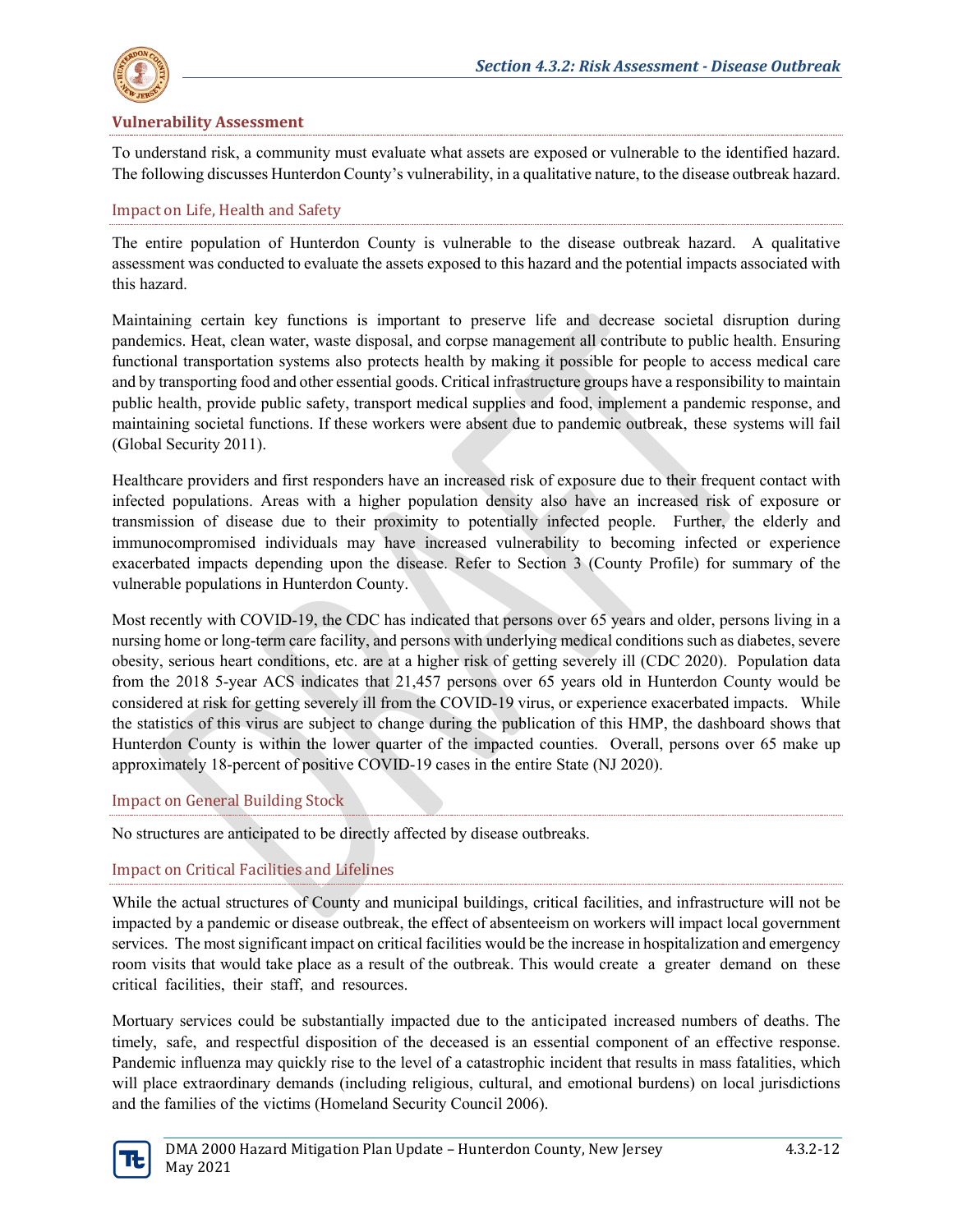

The healthcare system will be severely taxed, if not overwhelmed, from the large number of illnesses and complications from influenza requiring hospitalization and critical care. CDC models estimate increases in hospitalization and intensive care unit demand of more than 25%. Ventilators will be the most critical shortage if a pandemic were to occur (Global Security 2011). The 2020 coronavirus pandemic has led to overwhelmed hospitals in numerous hotspots.

## Impact on Economy

Costs associated with the activities and programs implemented to conduct surveillance and address disease outbreaks have not been quantified for this plan update. However, numerous activities and programs implemented by the County to address this hazard are described below, all of which could impact the local economy.

In Hunterdon County, the Mosquito and Vector Control Services of the Department of Health has the responsibility for mosquito control. There are 36 mosquito species in Hunterdon County. These species vary in transmission risk and health implications (Hunterdon County Health Mosquito and Vector Control Services 2020).

Most recently, the Health Department has played an active role in maintaining and controlling COVID-19 protocols across the County. This activity requires additional costs from the State and County to manage COVID-19 in communities. Further, there has been secondary economic impact of closing non-essential facilities to reduce the spread of the virus. The final costs of this virus are still to be determined.

## Impact on Environment

Disease outbreaks may have an impact on the environment if the outbreaks are caused by invasive species. Invasive species tend to be competitive with native species and their habitat. One study has shown that invasive mosquitos such as the Asian tiger mosquito, a common invasive mosquito found in New Jersey, have "desiccation-resistant eggs," which means that they have enhanced survival in inhospitable environments (Juliano and Lounibos 2005). This species is considered a competitive predator and will prey on other species of mosquitos and a range of insects disrupting the natural food chain. Invasive species of mosquitos can be the major transmitters of disease like Zika, dengue, and yellow fever (Placer Mosquito and Vector Control District 2019).

Secondary impacts from mitigating disease outbreaks could also have an impact on the environment. Pesticides used to control disease carrying insects like mosquitos have been reviewed by the EPA and department of health. If these sprays are applied in large concentrations, they could potentially leach into waterways and harm nearby terrestrial species. However, there is a law in New Jersey's Pesticide Regulations that states "no person shall distribute, sell, offer for sale, purchase, or use any pesticide which has been suspended or canceled by the EPA, except as provided for in the suspension of cancellation order" (New Jersey nd).

# Future Changes that May Impact Vulnerability

Understanding future changes that may impact vulnerability in the County can assist in planning for future development and ensuring that appropriate mitigation, planning, and preparedness measures are in place. The County considered the following factors that may affect hazard vulnerability:

- Potential or projected development.
- Projected changes in population.
- Other identified conditions as relevant and appropriate, including the impacts of climate change.